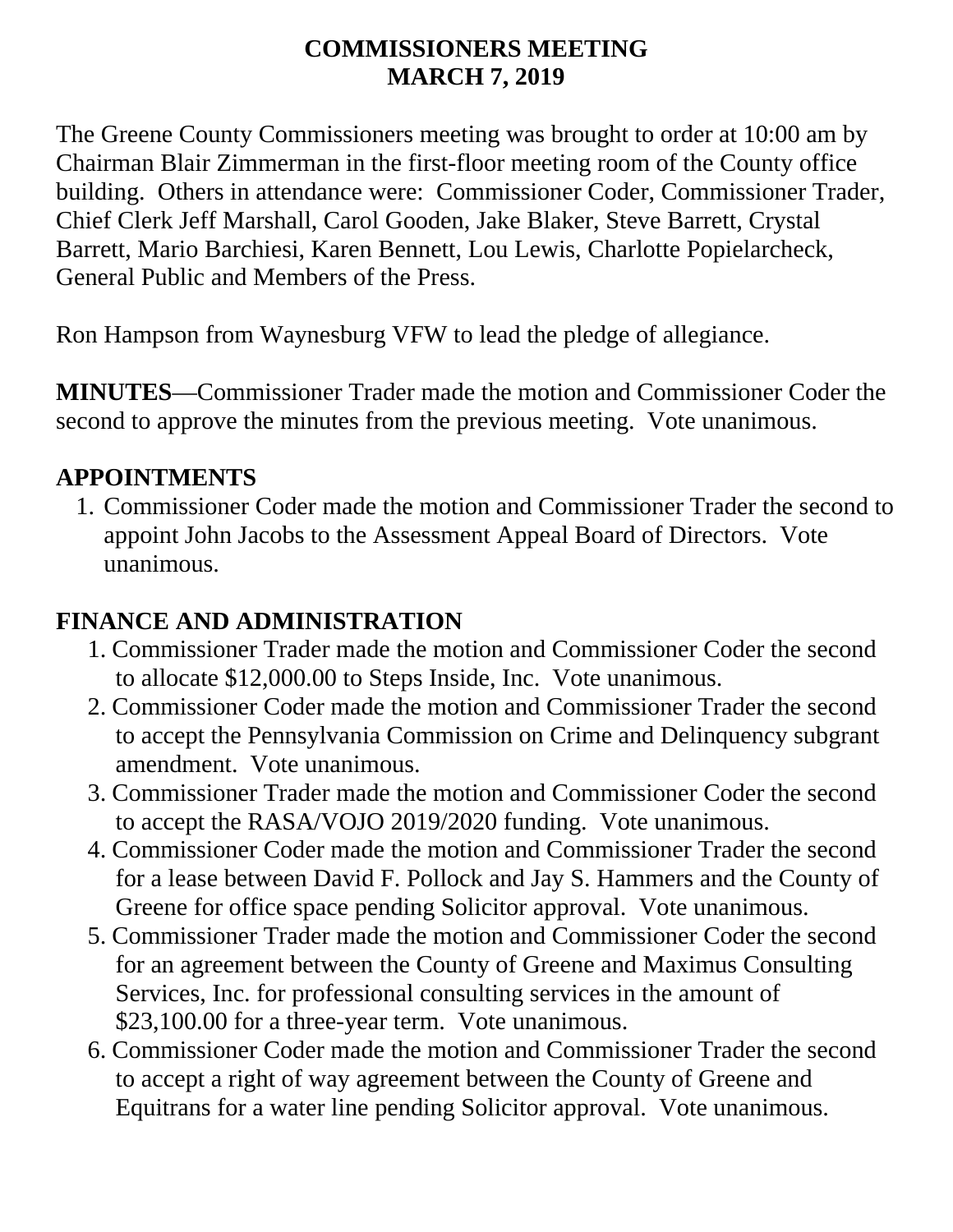# **TAX CLAIM**

- 1. Commissioner Trader made the motion and Commissioner Coder the second the Greene County Tax Claim Bureau has received a bid of fifty dollars (\$50.00), plus fees, for the following property: control # 5-3559 located in Cumberland Township. The property has been in the office since 2014 and was taken to upset sale on 09-21-16 and judicial sale on 10-30-18 and remains unsold. Vote unanimous.
- 2. Commissioner Coder made the motion and Commissioner Trader the second the Greene County Tax Claim Bureau has received a bid of one hundred dollars (\$100.00), plus fees, for the following property: control # 15-82459 located in Jefferson Township. The property has been in the office since 2002 and it was taken to upset sale on 09-15-04 and judicial sale on 10-30-18 and remains unsold. Vote unanimous.
- 3. Commissioner Trader made the motion and Commissioner Coder the second the Greene County Tax Claim Bureau has received a bid of fifty dollars (\$50.00), plus fees, for the following property: control # 15-82460 located in Jefferson Township. The property has been in the office since 2002 and was taken to upset sale on 09-15-04 and judicial sale on 10-30-18 and remains unsold. Vote unanimous.
- 4. Commissioner Coder made the motion and Commissioner Trader the second the Greene County Tax Claim Bureau has received a bid of one hundred dollars (\$100.00), plus fees, for the following property: control #14-65 located in Jefferson Boro. The property has been in the office since 2002 and was taken to upset sale on 09-15-04 and judicial sale on 10-30-18 and remains unsold. Vote unanimous.
- 5. Commissioner Trader made the motion and Commissioner Coder the second the Greene County Tax Claim Bureau has received a bid of fifty dollars (\$50.00), plus fees, for the following property: control # 14-64 located in Jefferson Boro. The property has been in our office since 2002 and was taken to upset sale on 09-15-04 and judicial sale on 10-30-18 and remains unsold. Vote unanimous.

# **HUMAN RESOURCES**

1. Commissioner Coder made the motion and Commissioner Trader the second to accept a Memorandum of Understanding between the County of Greene and the United Mine Workers of America AFL-CIO. Vote unanimous.

## **HUMAN SERVICES**

1. Commissioner Trader made the motion and Commissioner Coder the second for a letter for agreement for the Emergency Food Assistance Program. Vote unanimous.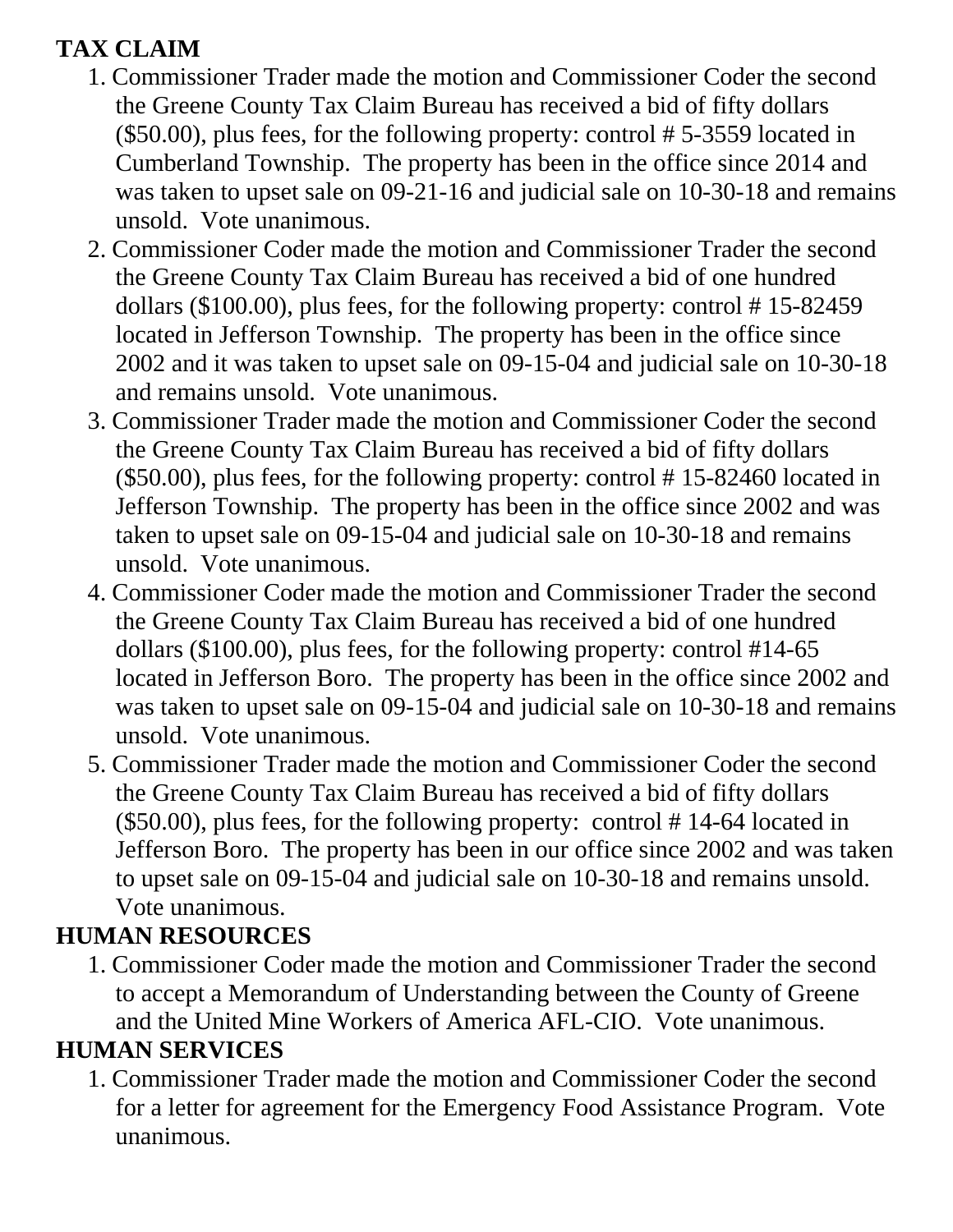- 2. Commissioner Coder made the motion and Commissioner Traer the second to appoint Briana Armenia for the under 25 position on the Human Services Advisory Board. Vote unanimous.
- 3. Commissioner Trader made the motion and Commissioner Coder the second to accept a lease agreement with Connect Inc. for an emergency shelter apartment. Vote unanimous.
- 4. Commissioner Coder made the motion and Commissioner Trader the second to accept the FY2018 HUD Master Grant Agreement. Vote unanimous.

# **MENTAL HEALTH AND INTELLECTUAL DISABILITIES**

- 1. Commissioner Trader made the motion and Commissioner Coder the second to accept a proclamation for the month of March for Intellectual Disabilities Awareness Month. Vote unanimous.
- 2. Commissioner Coder made the motion and Commissioner Trader the second to accept the FY2017/2018 Human Services Block Grant Income and Expenditure Report Revision 1. Vote unanimous.
- 3. Commissioner Trader made the motion and Commissioner Coder the second to accept the FY2018/2019 contract with Scott B. Roberts, MA. Vote unanimous.

# **CHILDREN AND YOUTH SERVICES**

1. Commissioner Coder made the motion and Commissioner Trader the second to accept the FY2018/2019 contract with George Junior Republic. Vote unanimous.

## **IDA**

- 1. Commissioner Trader made the motion and Commissioner Coder the second to accept the resignation of Donald Chappel from the SIP Review Committee. Vote unanimous.
- 2. Commissioner Coder made the motion and Commissioner Trader the second to appoint Debbie Gideon to the SIP Review Committee. Vote unanimous.
- 3. Commissioner Trader made the motion and Commissioner Coder the second to make an allocation from the County to the IDA for the SIP Program in the amount of \$95,000.00. Vote unanimous.

# **CDBG**

- 1. Commissioner Coder made the motion and Commissioner Trader the second to accept the 2016 CDBG contract modification resolution. Vote unanimous.
- 2. Commissioner Trader made the motion and Commissioner Coder the second to modify the use of funds from Oak Forest Road sewage line extension to the Maple Alley sewage rehabilitation. Vote unanimous.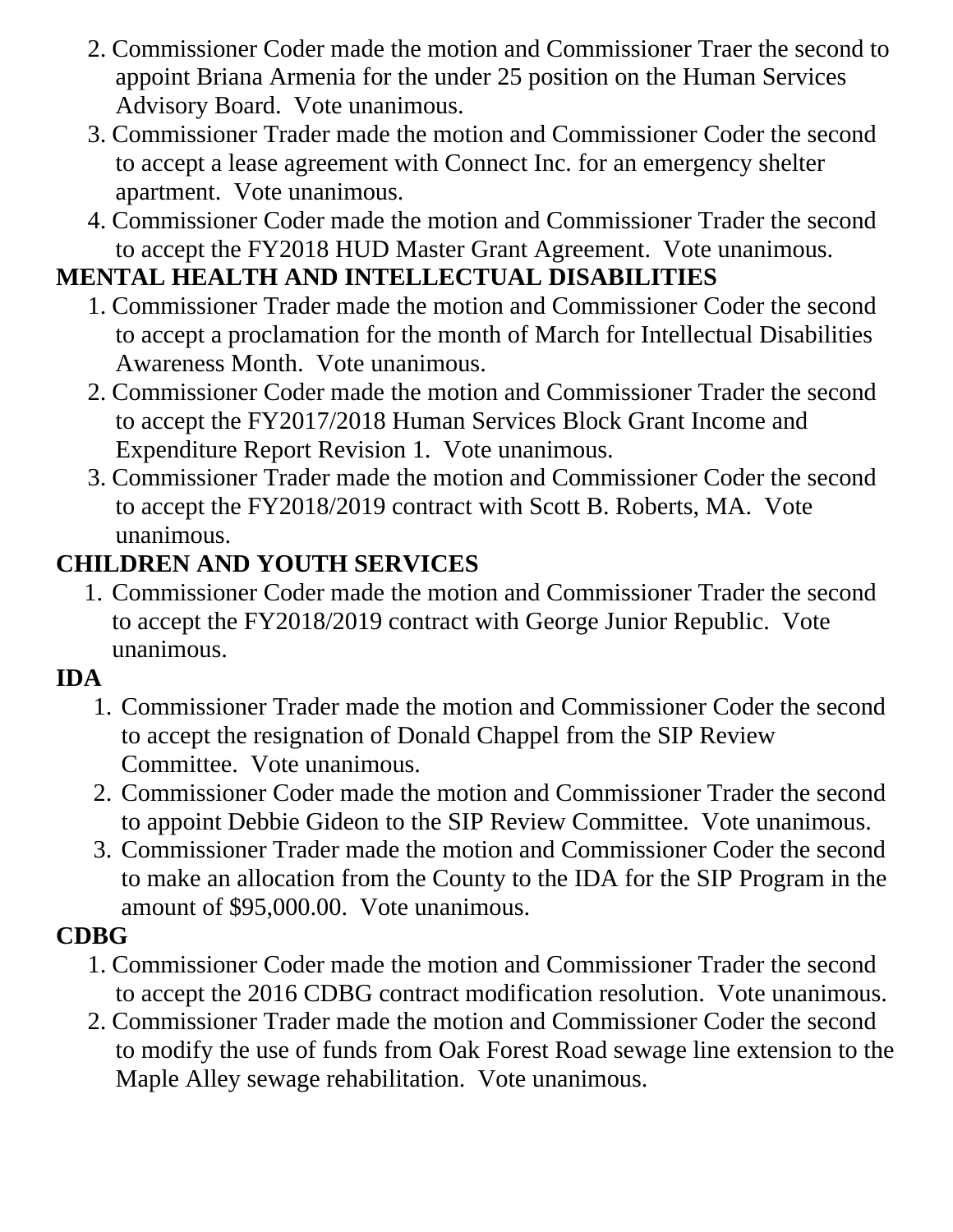3. Commissioner Coder made the motion and Commissioner Trader the second to accept an amendment and extension of agreement between the County of Greene and Southwestern Pennsylvania Legal Services, Inc. for fair housing. Vote unanimous.

# **NOTICES**

- 1. CONSOL Pennsylvania Coal Company, LLC has submitted an application to the Pennsylvania Department of Environmental Protection for a mining activity permit located in Richhill and Morris Townships.
- 2. Contura Pennsylvania Land, LLC has submitted an application to the Pennsylvania Department of Environmental Protection for a chapter 105 general permit and an Individual National Pollutant Discharge Elimination System for the Contura Pursley Breaker Station Project located in Greene County.
- 3. CNX Midstream Operating Company, LLC Civil and Environmental Consultants, Inc. is applying to the Pennsylvania Department of Environmental Protection for a chapter 105 general permit registration for wetland, stream, and floodway impacts associated with the Morris to McQuay Phase 2 Reroute Project located in Morris and Richhill Townships.
- 4. CONSOL Pennsylvania Coal Company, LLC application #30841316 LP-L14 longwall is being reviewed by the Pennsylvania Department of Environmental Protection located in Richhill and Aleppo Townships.
- 5. Columbia Pipeline Group Services Company, Civil and Environmental Consultants, Inc. is applying to the Pennsylvania Department of Environmental Protection for authorization under the (ESCGP-3) permit for the Rush Run Phase II located in Morris Township.
- 6. CNX Gas Company, LLC is applying for a permit to drill and operate gas wells located in Richhill Township.
- 7. Lower Ten Mile Joint Sewer Authority is filing an application with the Greene County Conservation District for a (GP-3) bank rehabilitation permit for the Mather landslide project.
- 8. EQM Gathering OPCO, LLC is applying to the Pennsylvania Department of Environmental Protection for a chapter 105 general permit (GP-8) temporary road crossing for associated construction activities located in Jackson Township.
- 9. Cumberland Mine application is being reviewed by the Pennsylvania Department of Environmental Protection proposed stream and wetland mitigation located in Greene and Whiteley Townships.